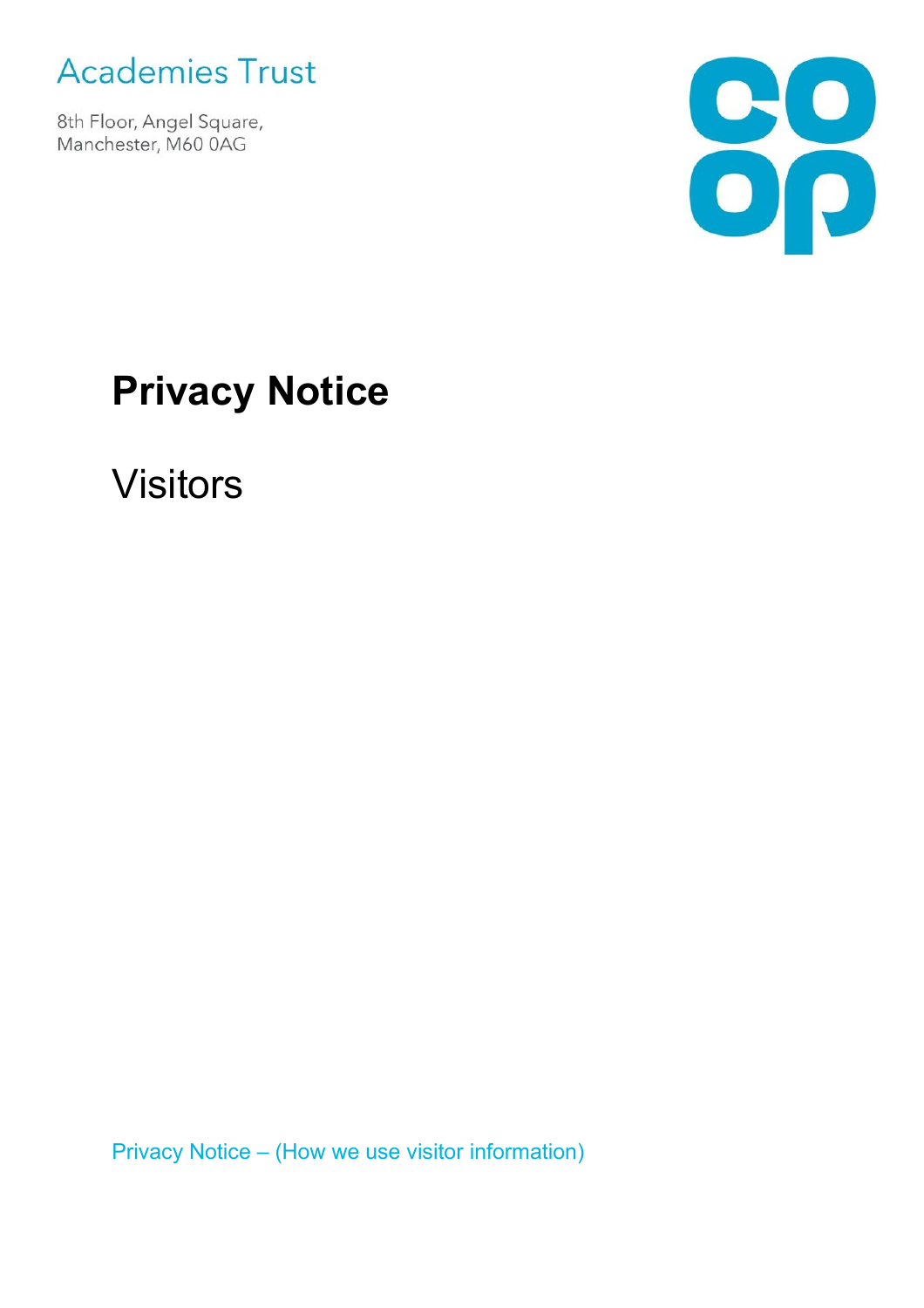To run the academy and help learning and achievement for our students, Co-op Academy Swinton collects and uses information about members of staff. In this document Co-op Academy Swinton is referred to as 'We' or 'Ours'. Members of staff are referred to as 'You' or 'Your.' The member of academy based staff responsible for day to day data protection issues is referred to as the General Data Protection Regulation (GDPR) Ambassador. The Data Protection Officer (DPO) acts primarily on behalf of the Co-op Academies Trust and represents it academies in an advisory capacity.

Much of the information we collect is classed as 'personal data' and our use of it is covered by a set of rules called the General Data Protection Regulation (GDPR).

This document tells you more about:

- The information we collect
- What we use the information for
- How your information is stored and how long we keep it
- What rights you have to the information

## What Information do we collect and use about visitors?

We collect many different categories of information, for example:

- Personal details (for example; name, date of birth, national insurance number)
- Contact details (for example; address, telephone number, email address)
- Professional details (for example the organisation you work for)
- Records of visits to the academy (for example; time and date, the person you visited)
- Photographs of you or images on CCTV
- Records of work that you do in conjunction with our staff or students
- Notes of meetings you may have attended (for example if you attend for an interview)

## Why we collect and use this information

We use the information

- To maintain a safe environment for our pupils and staff
- To ensure your health and safety while on site
- To support our staff and pupils
- To comply with our legal obligations to share information

## The legal basis for using this information

Depending on the purpose, our use of your information will be legal due to one of the following:

- Delivering a public task [Article  $6(1)(b)$ ] For example: Recording the details of your visit to the academy
- For reasons of legal compliance For example: If we are required to report an accident of injury you suffer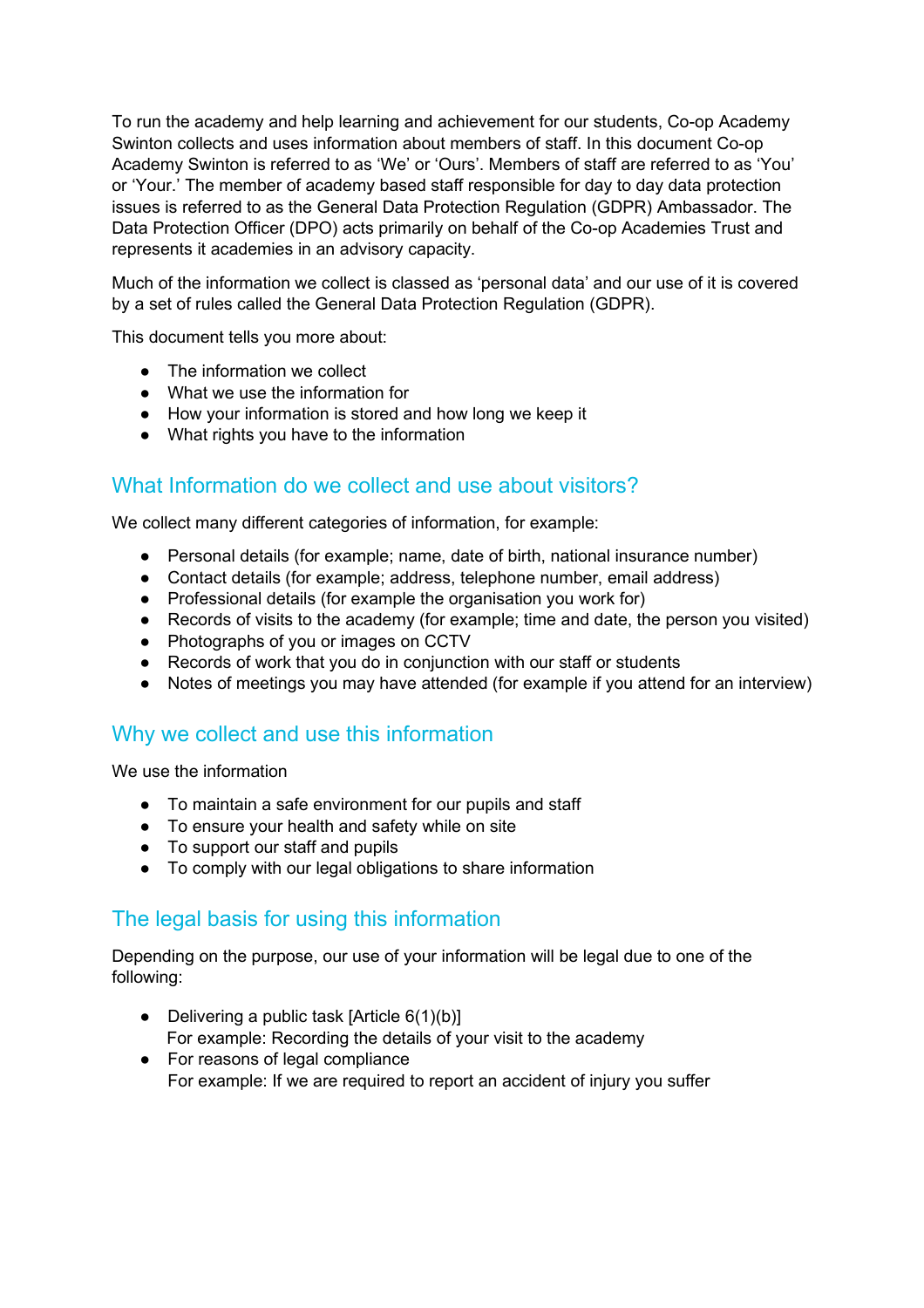## Storing your personal data

Some of the personal data that we collect is kept within our visitor book / visitor management system. We are required to retain this information for six years following the year of your visit. Depending on the purpose of your visit, other information may be retained in the files of pupils or staff.

If you want more details of the retention of your information, please ask us or contact the GDPR Ambassador listed at the end of this notice.

## Sharing your personal data

At times we may share your personal data with other organisations and people. We will only do this when we are legally required to do so, when our policies allow us to do so, or when you have given your consent.

Examples of people we share personal data with are:

- Salford City Council
- The Department for Education
- Healthcare, social and welfare organisations
- Police forces and Courts
- Voluntary and charitable organisations
- Our suppliers and service providers
- The Co-op Academy Trust

Where we share your personal data with someone who is a supplier or service provider we have taken steps to ensure that they treat your personal data in a way that meets the requirements of the GDPR.

## Your rights to your personal data

You have rights relating to the personal data that we collect and use. your rights are different depending on the legal basis of the information that we are using. If we are using your personal data based on your consent, you can withdraw that consent and we will stop using that personal data. Withdrawing your consent will need to be recorded in writing, please contact the academy's GDPR Ambassador.

#### **The right to be informed:**

If you ask us, we must tell you if we are collecting or using your personal data.

If we are collecting or using your personal data, you have:

#### **The right of access to your personal data**